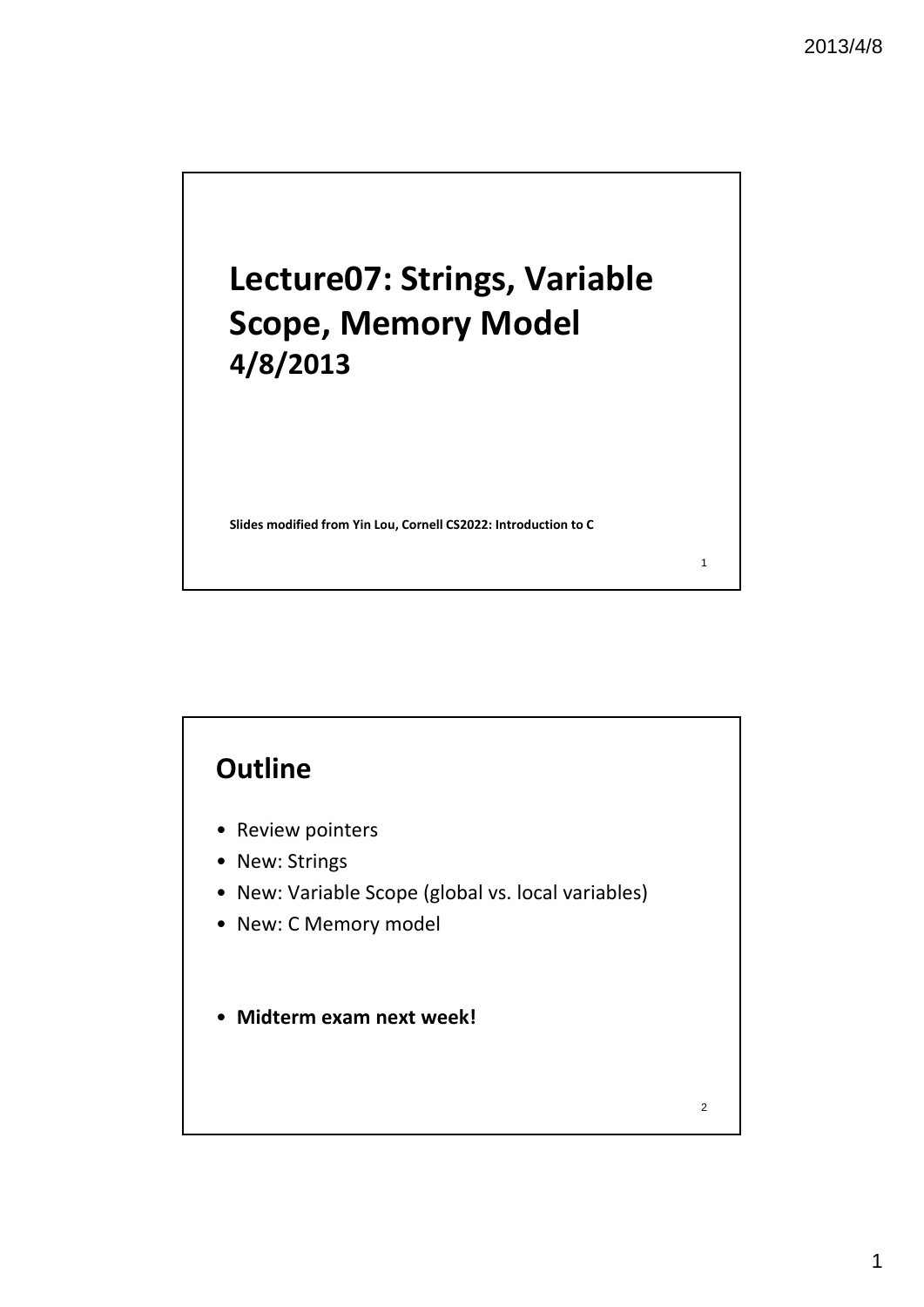# **Recap: Pointers**

- int \*ptr;
- Pointers are variables that store memory address of other variables
- Type of variable pointed to depends on type of pointer:
	- int \*ptr points to an integer value
	- char \*ptr points to character variable
	- **Can cast between pointer types: myIntPtr = (int \*) malloc(sizeof(..)\*..);**
	- **void \*ptr has an unspecified type (generic pointer); must be cast to a type before used**

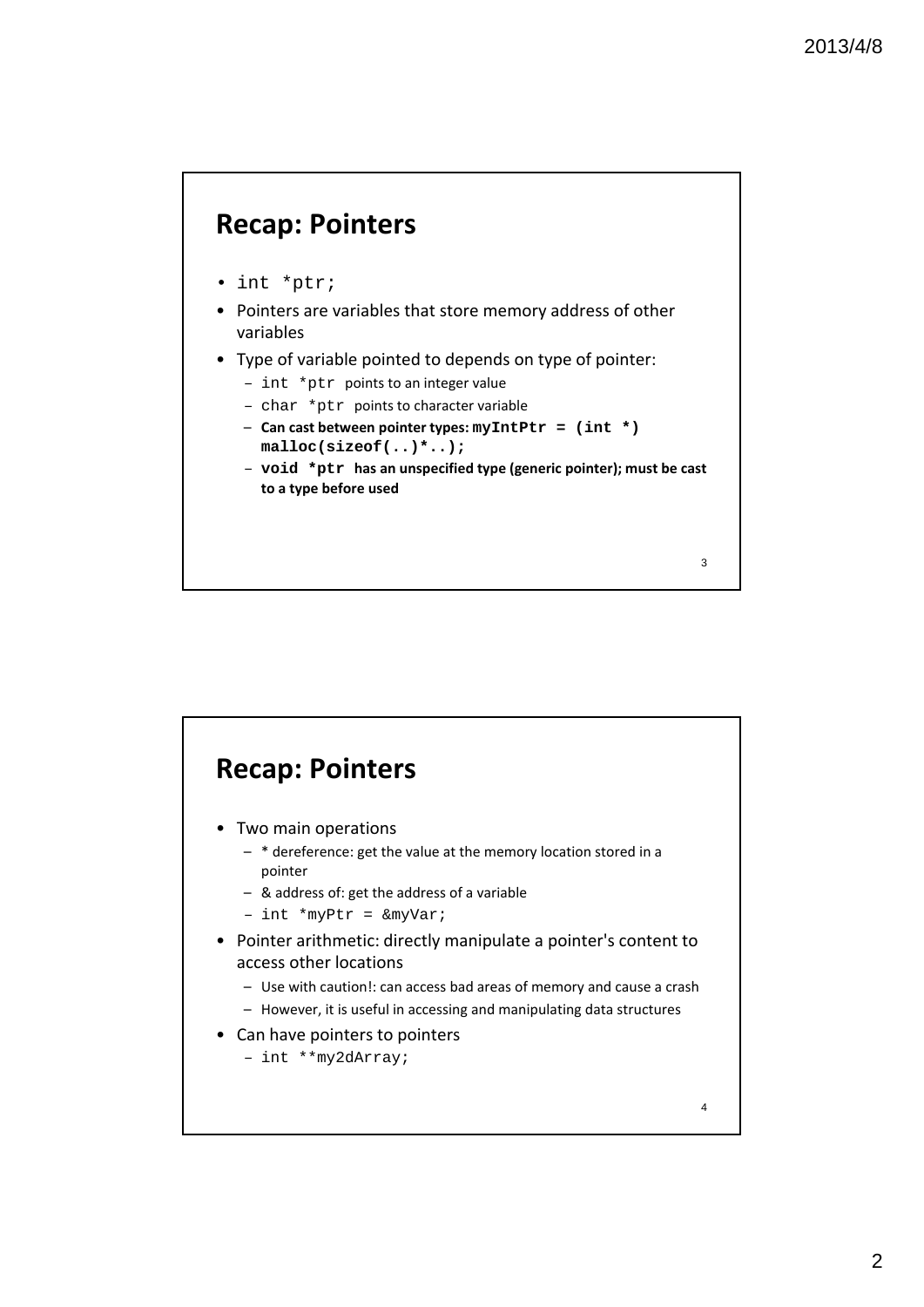

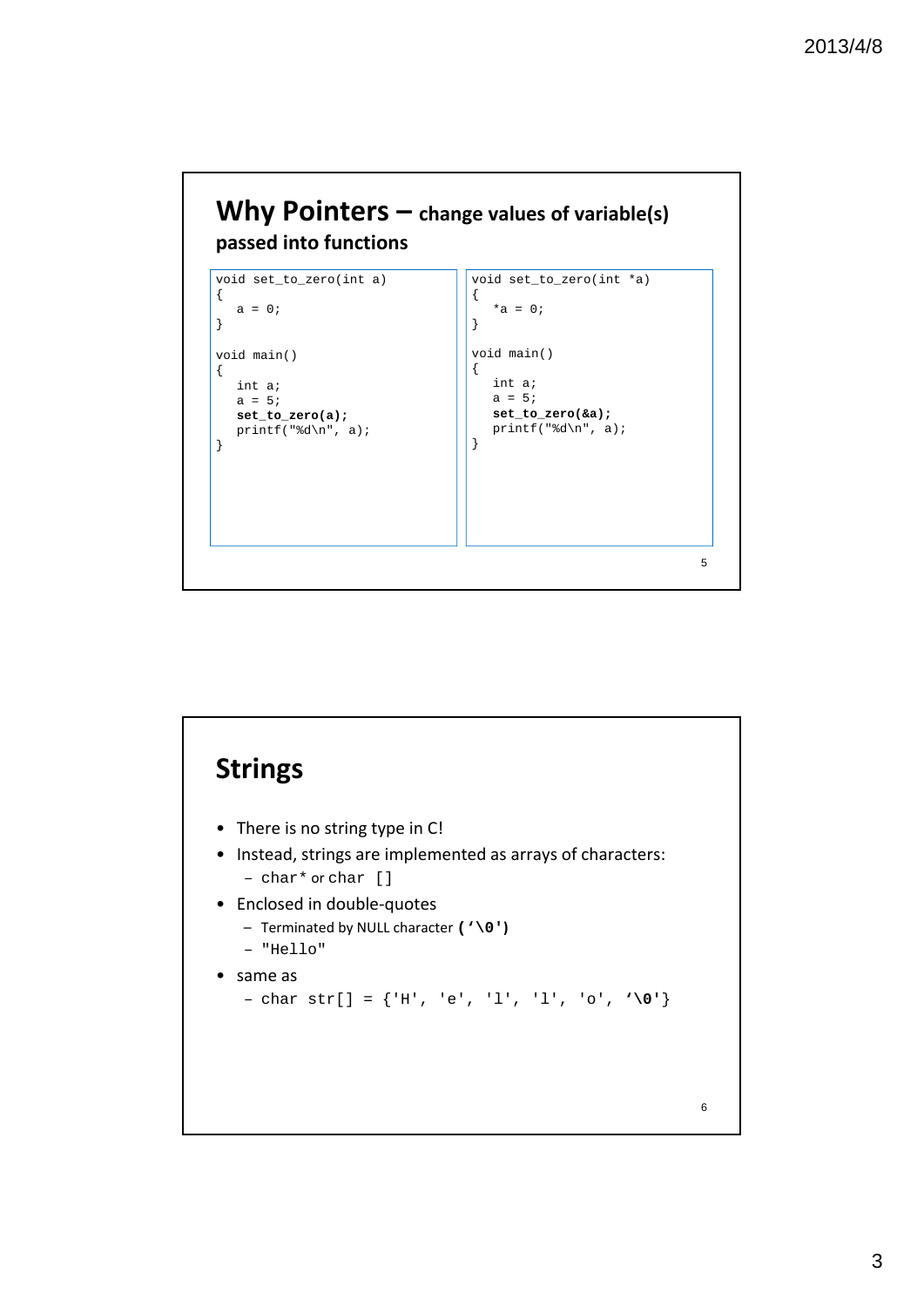

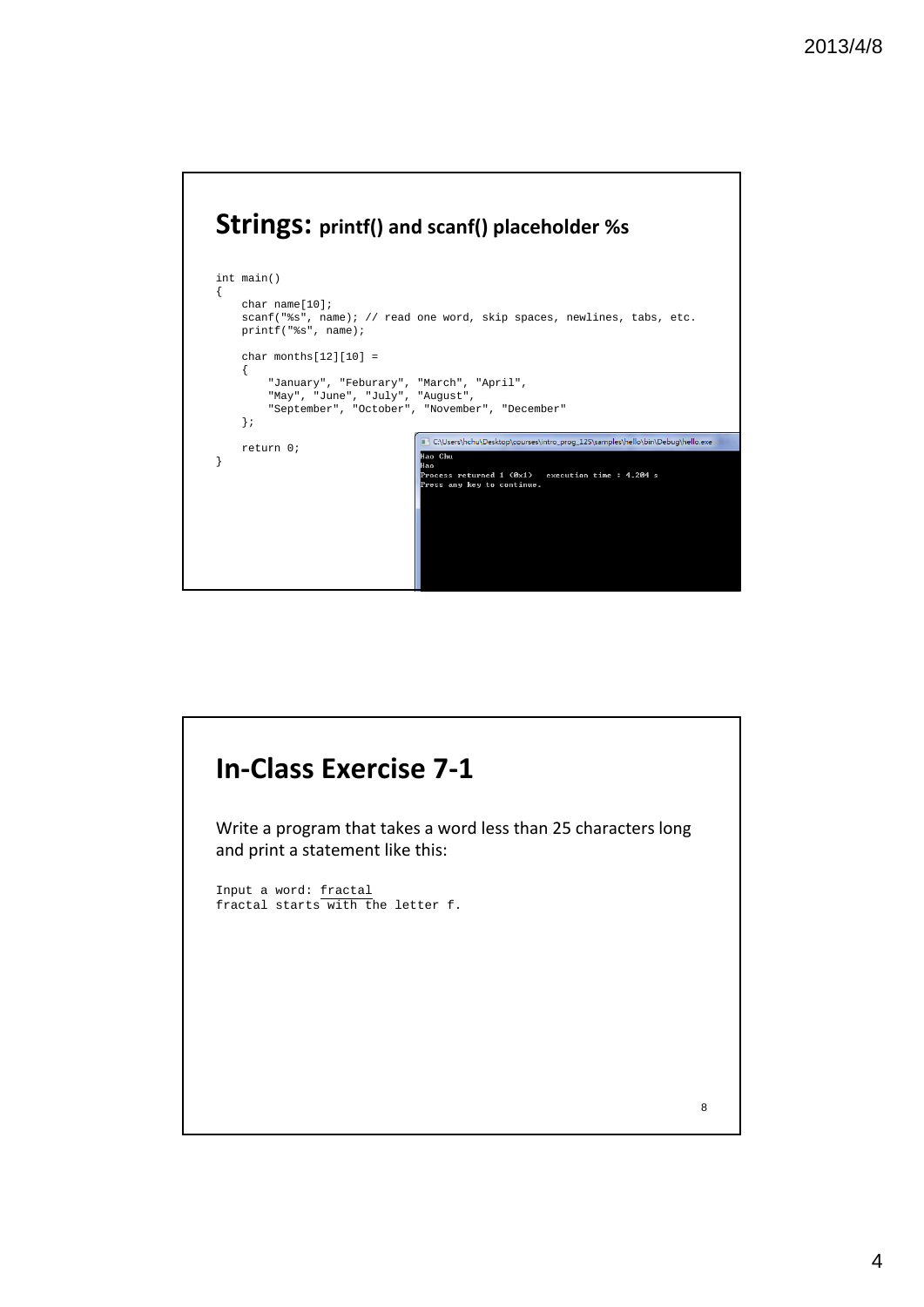

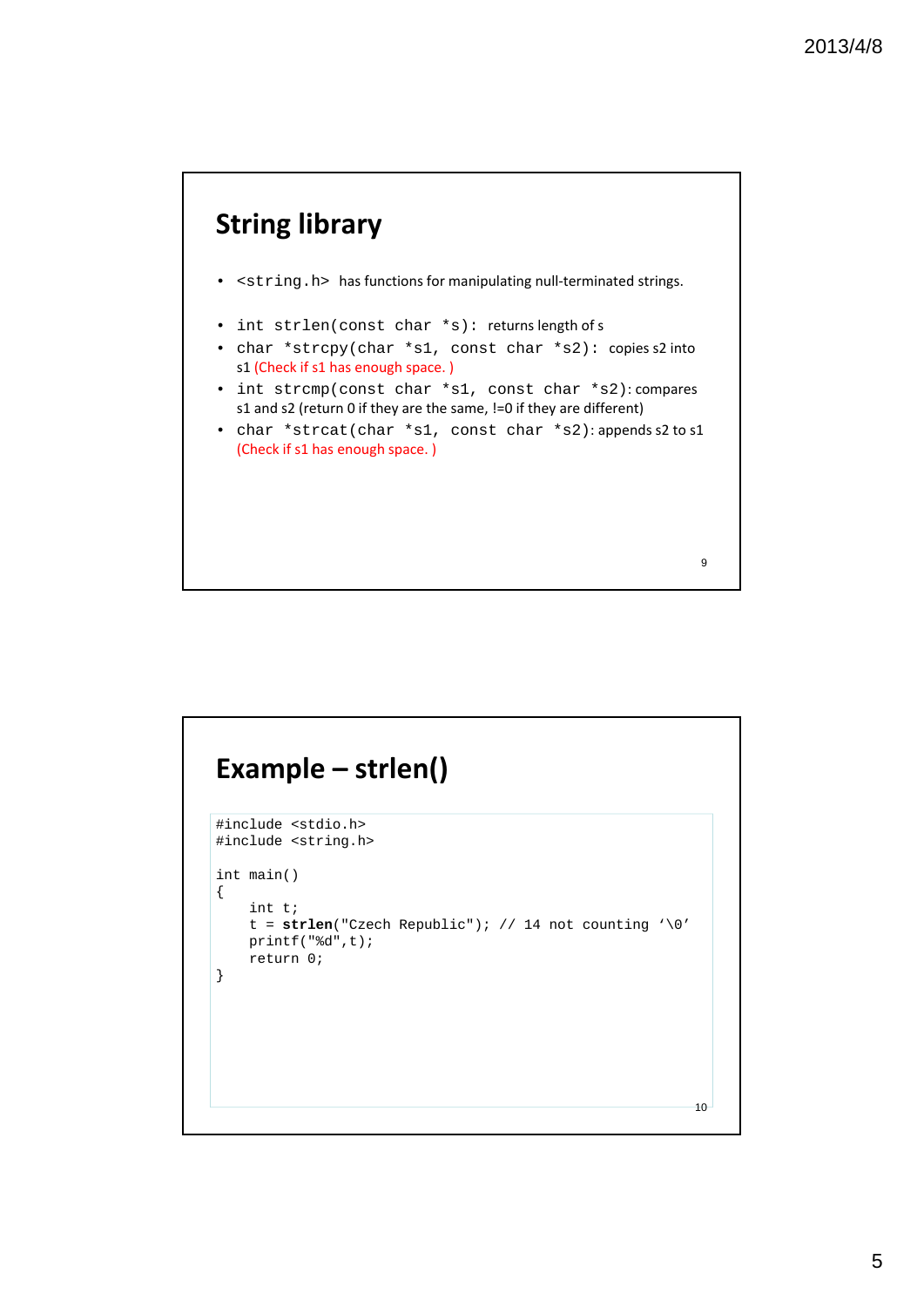# **Example – strcmp()**

```
#include <stdio.h> 
#include <string.h>
int main() 
{ 
  char szKey[] = "apple"; 
  char szInput[80]; 
  for (i; j){ 
      printf("Guess my favorite fruit?\n");
       scanf("%s", szInput); 
       if (strcmp (szKey,szInput) == 0) break; 
  }
  printf("Correct answer!"); 
  return 0; 
}
```
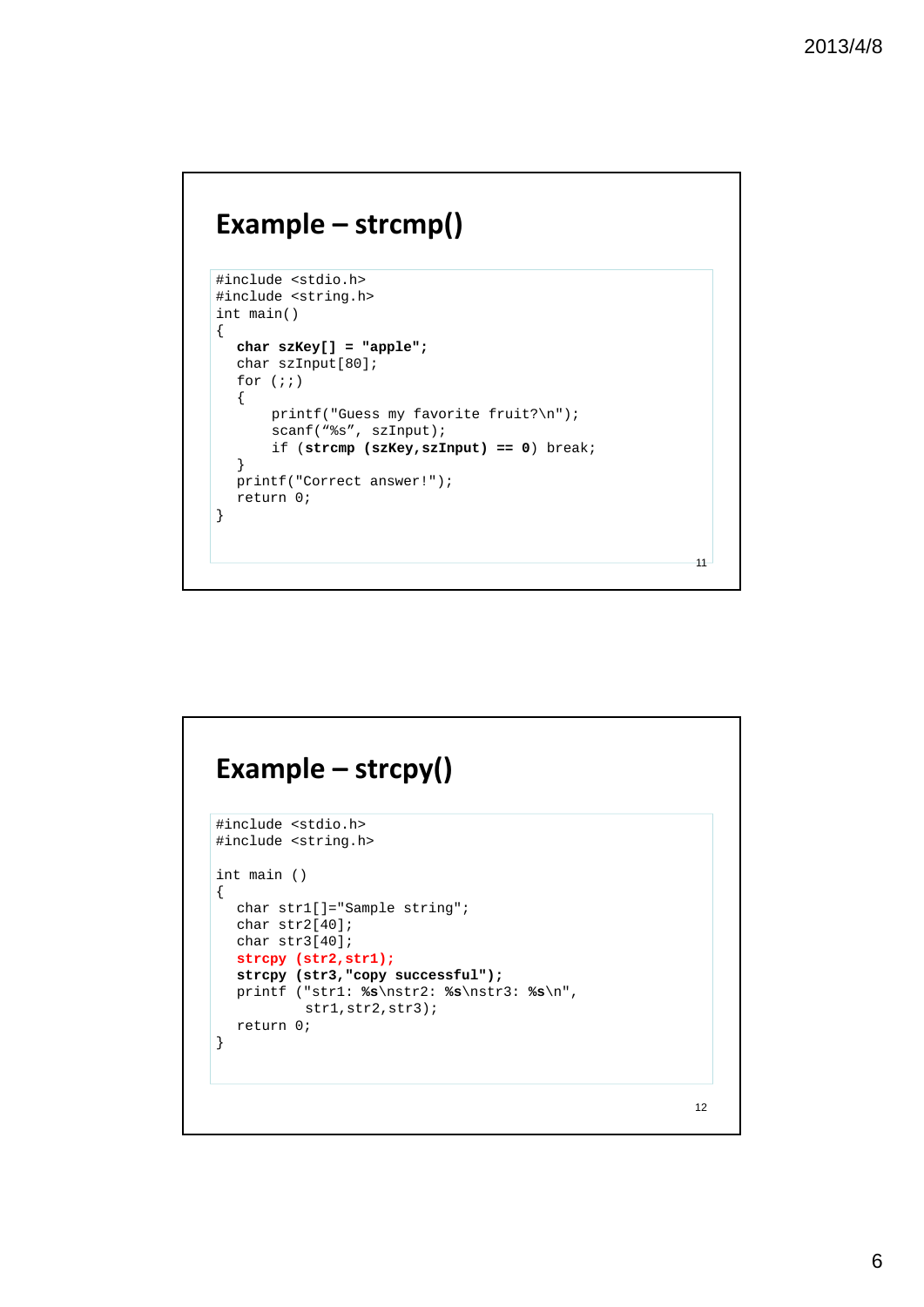# **Example – strcat()**

```
#include <stdio.h> 
#include <string.h> 
int main () 
{ 
  char str[80]; 
  strcpy (str, "these ");
  strcat (str,"strings "); 
  strcat (str,"are "); 
  strcat (str,"concatenated.");
  printf("%s", str); 
  return 0; 
}
```
# **In‐Class Exercise 7‐2**

Write the int strlen(const char \*s) function. This function takes a string and returns the number of characters, not counting the terminating null.

```
#include <stdio.h>
int strlen(const char* s)
{
    /* your code goes here */
}
int main()
{
   char* p = "hello, world";
   printf("%d\n", strlen(p));
   printf("%d\n", strlen(p + 7));
   return 0;
}
```
14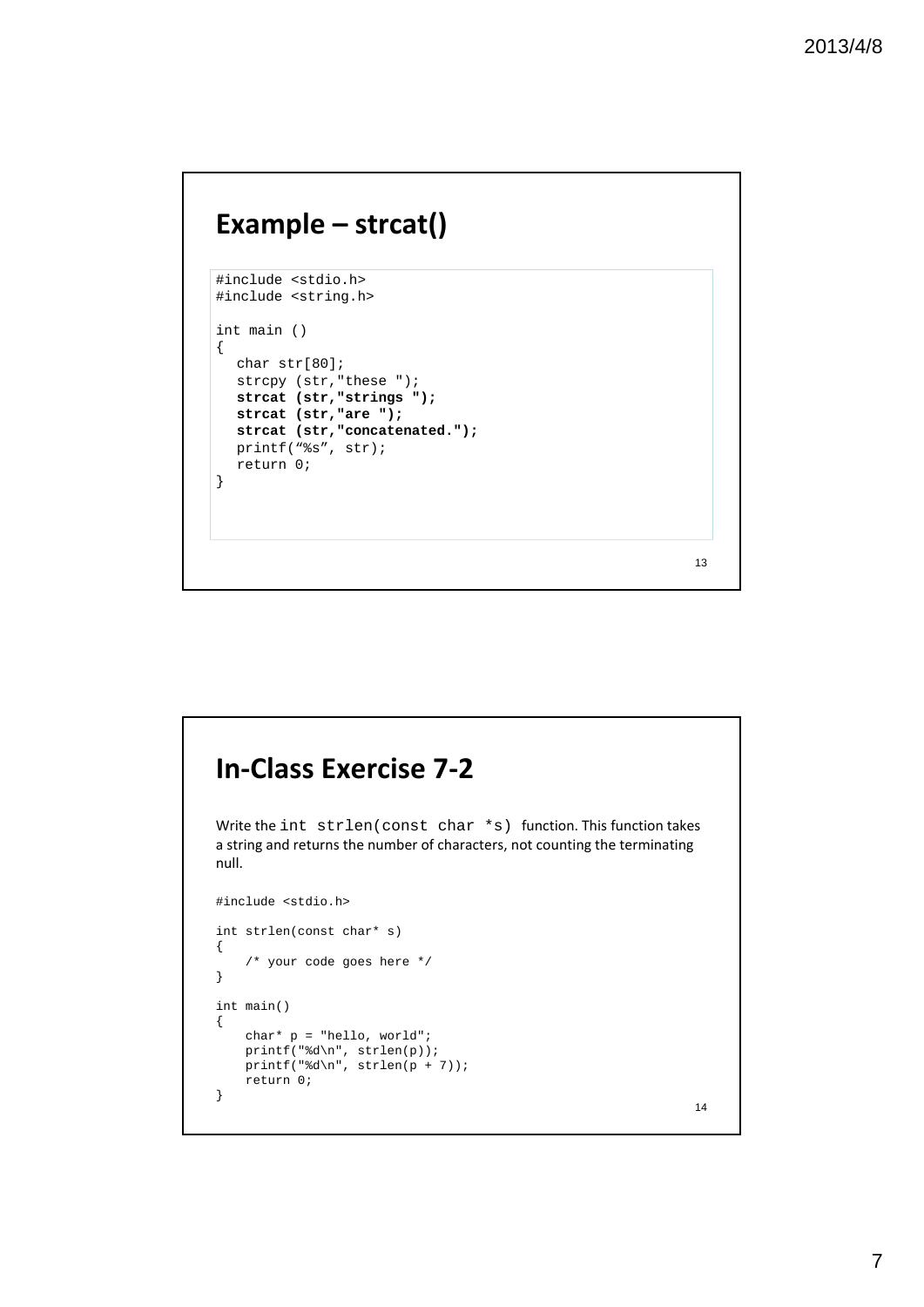

# **Example – strncmp()**

```
#include <stdio.h>
#include <string.h>
int main ()
{
   char str[3][5] = { "R2D2", "C3PO", "R2A6" };
   int n;
   puts ("Looking for R2 astromech droids...");
   for (n=0 ; n<3 ; n++)if (strncmp(str[n],"R2xx",2) == 0)
        {
            printf("found %s\n",str[n]);
        }
   return 0;
}
```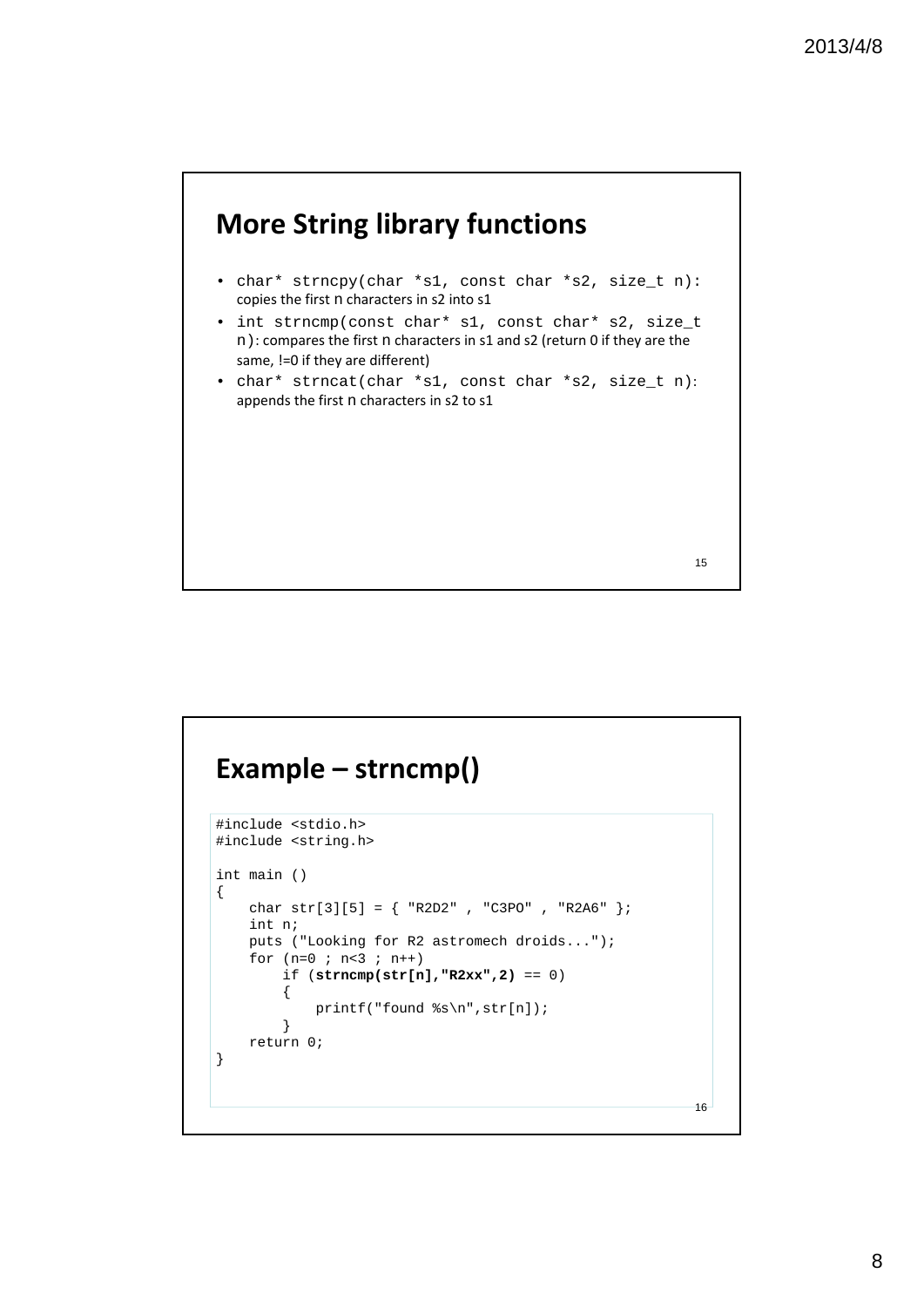

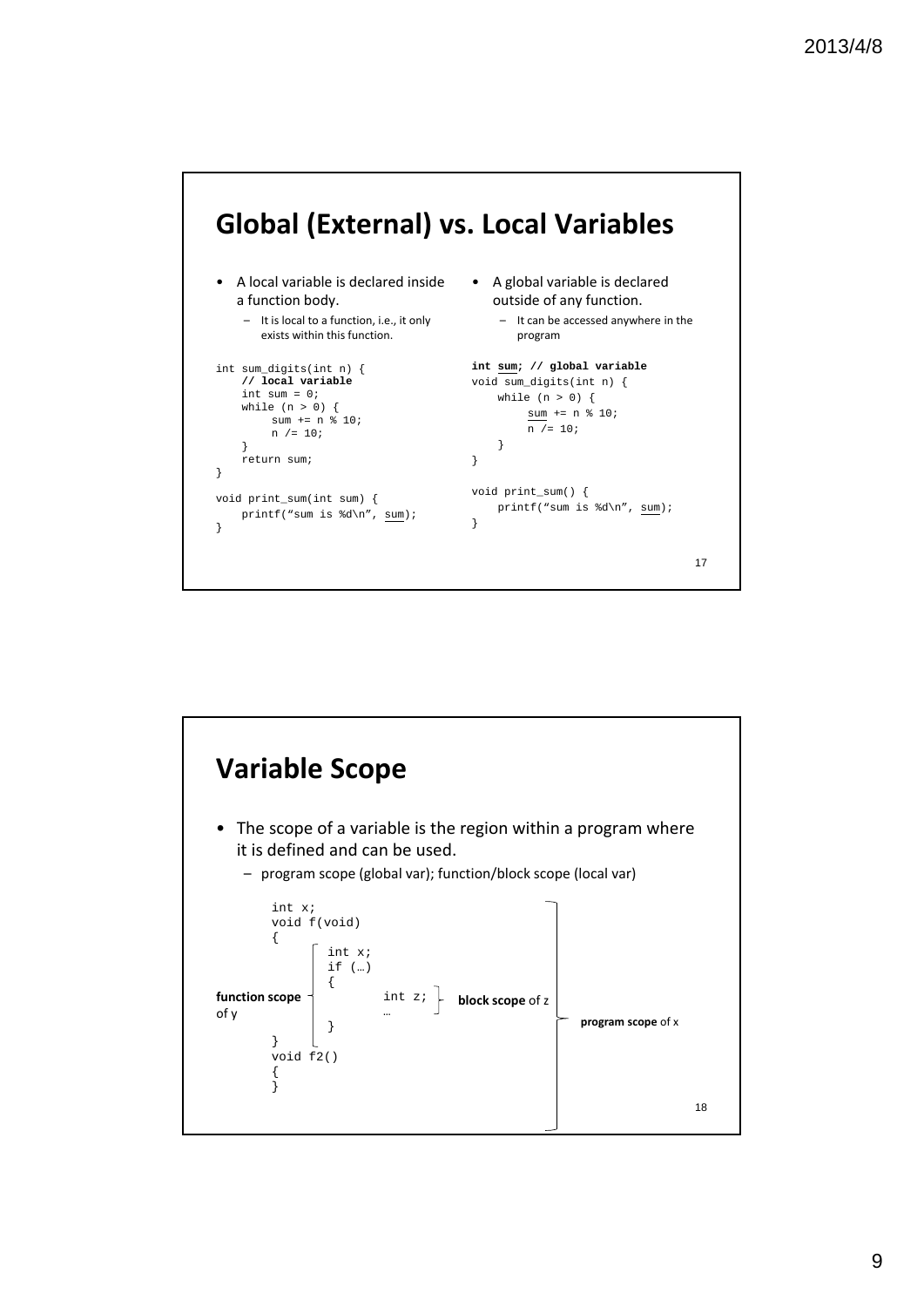

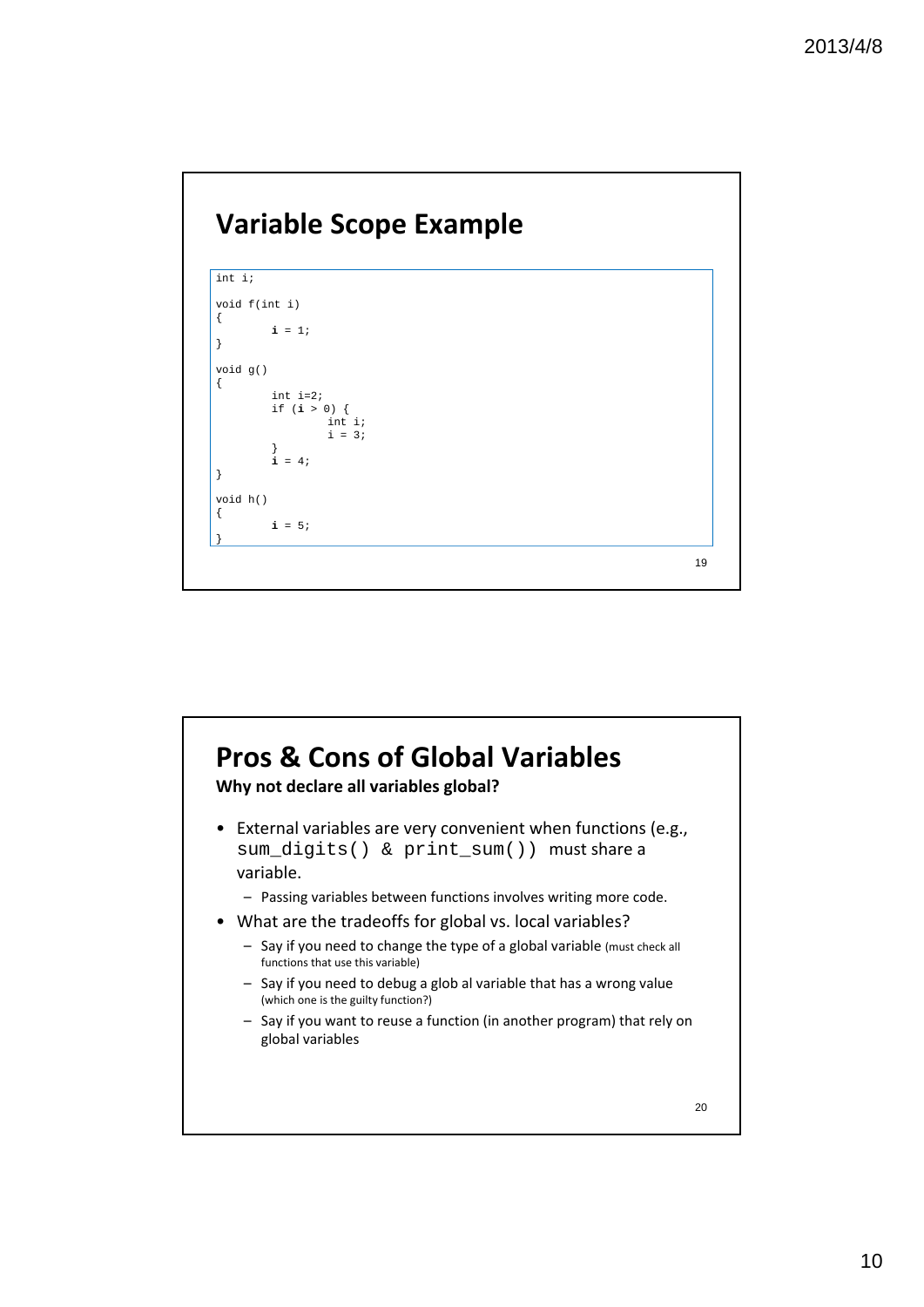### **In‐Class Exercise 7‐3**

Write a simple game‐playing program using a global variable. The program generates a random number between 1 and 100, which the user attempts to guess in as few tries as possible. Your program should have the following input & output:

```
Guess the secret number between 1 and 100
Enter guess: 55
Too low, try again.
Enter guess: 65
Too high, try again.
Enter guess: 61
You won in 3 guesses!
Play again? (Y/N) Y
Guess the secret between 1 and 100
```
Enter guess: 31

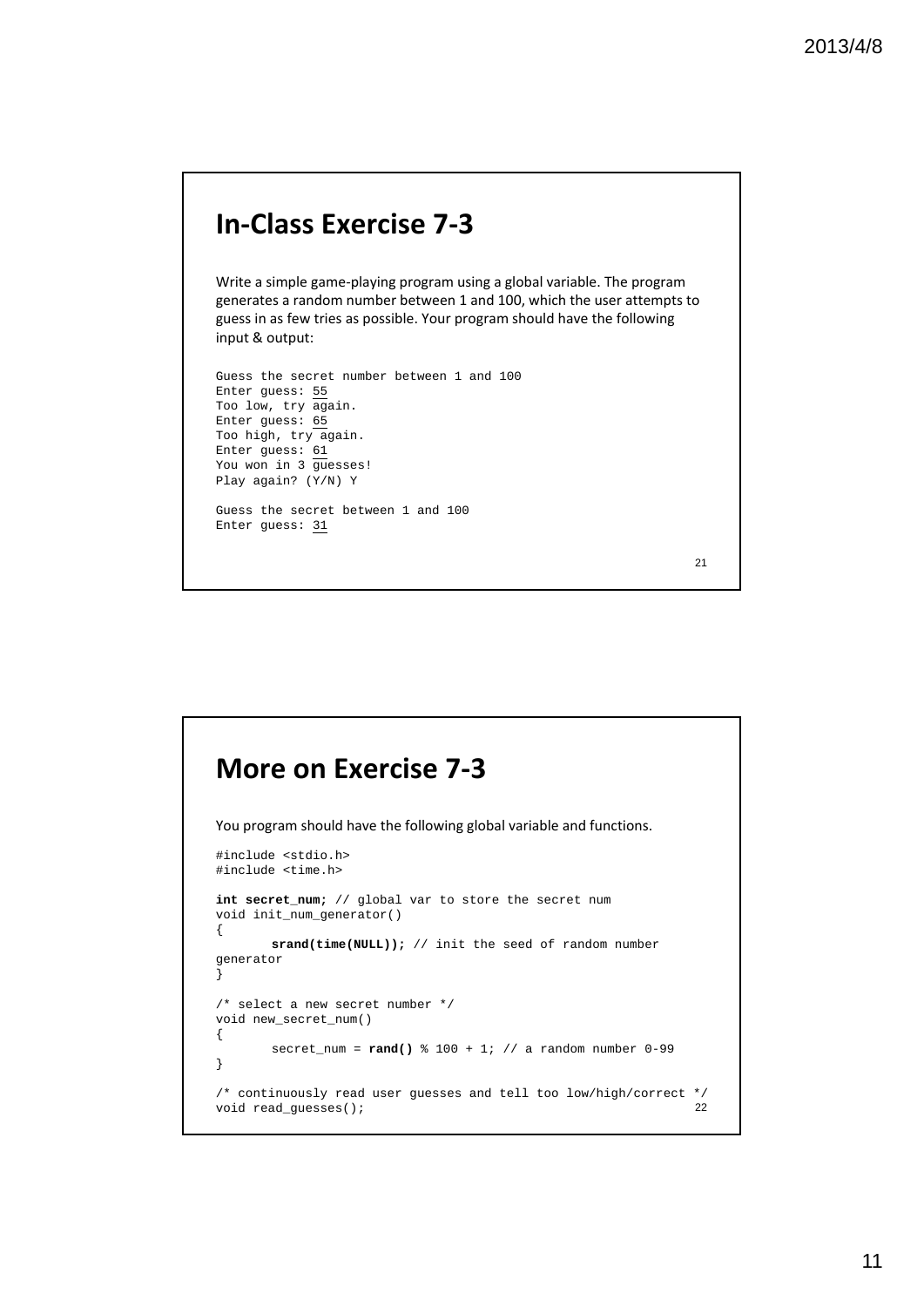#### **Static Local Variables** A permanent storage inside a function so its value is retained throughout the program execution (vs. local variable, its storage is gone at the end of the function) void sumIt(void) { C:\Users\hchu\Desktop\courses\intro\_prog\_12S **static int sum = 0;** nter 5 numbers to be summed int num; nter a nunber: 10<br>he current sun is: 10<br>nter a nunber: 20<br>he current sun is: 30<br>nter a nunber: 30<br>nter a nunber: 30<br>nten a nunber: 50 printf("\nEnter a number: "); scanf("%d", &num);  $s$ um $+$ =num; printf("The current sum is: %d",sum); } a number: \_ nter int main() { int i  $=0;$ printf("Enter 5 numbers to be summed\n"); for( $i = 0; i < 5; ++i$ ) sumIt(); printf("Program completed\n"); return 0; }

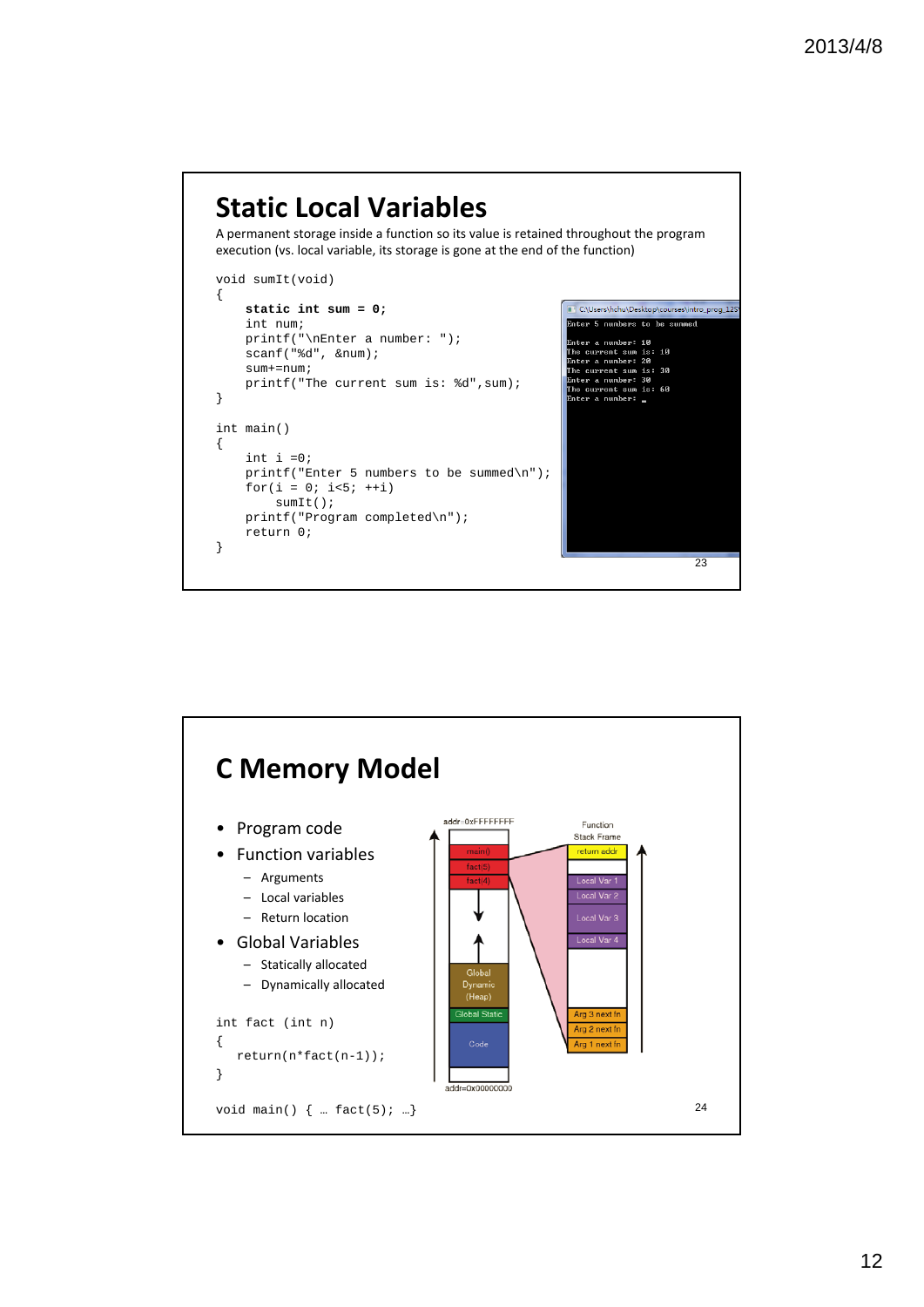# **The Stack**

#### • Stores

- Function local variables
- Temporary variables
- Arguments for next function call
- Where to return when function ends

25

# **The Stack**

- Managed by compiler
	- One stack frame each time function called
	- Created when function called
	- Stacked on top (under) one another
	- Destroyed at function exit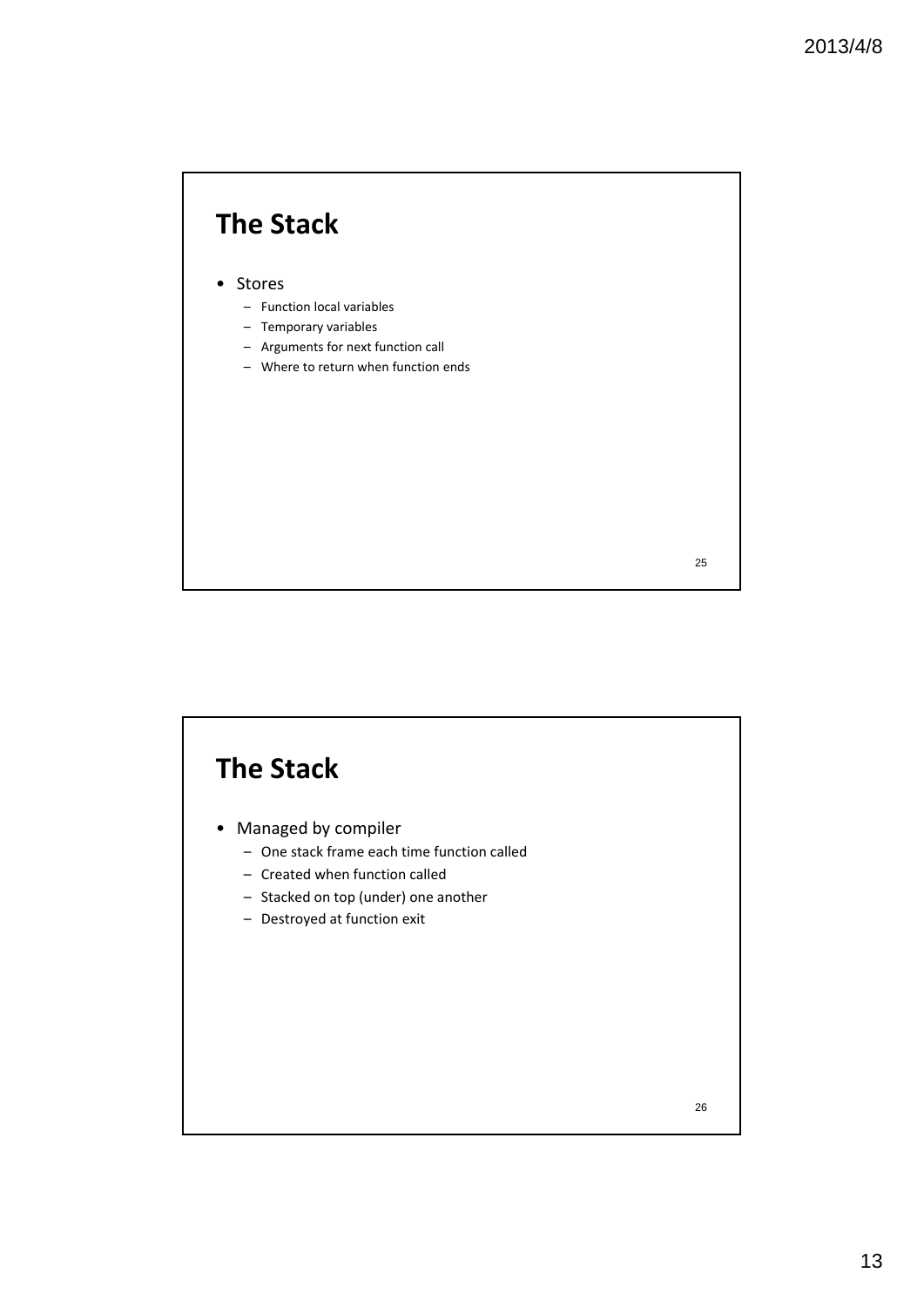

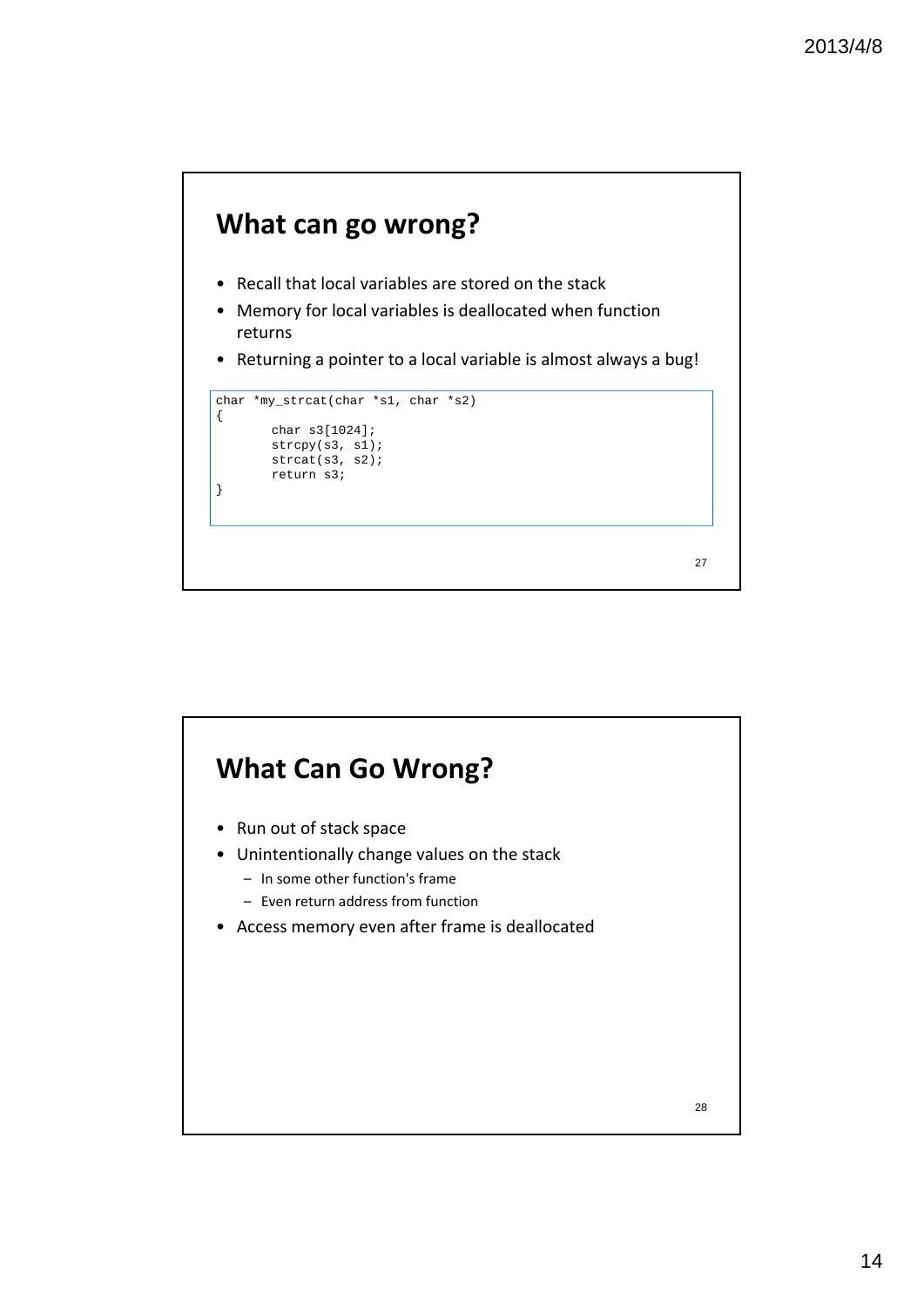

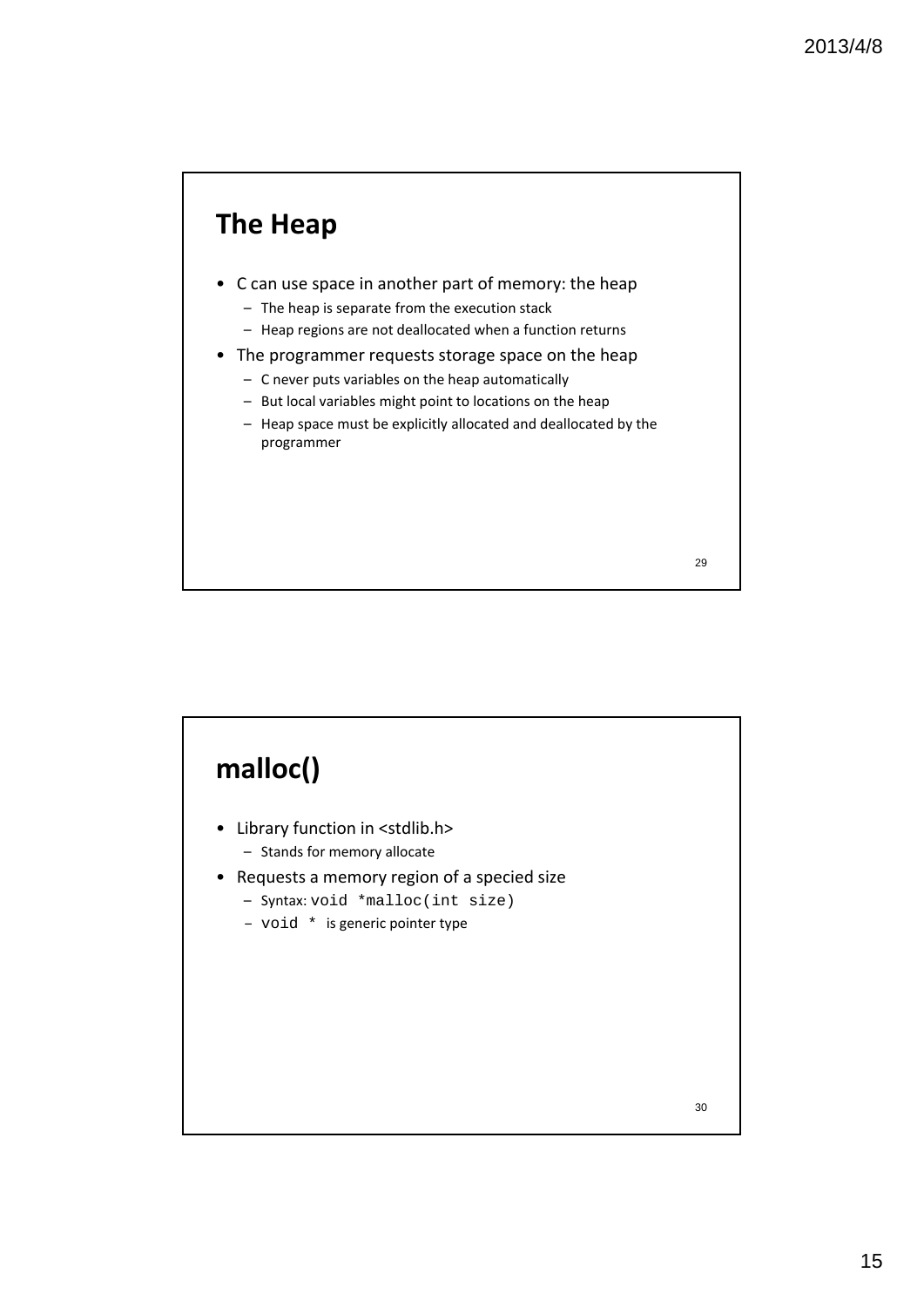# **Usage**



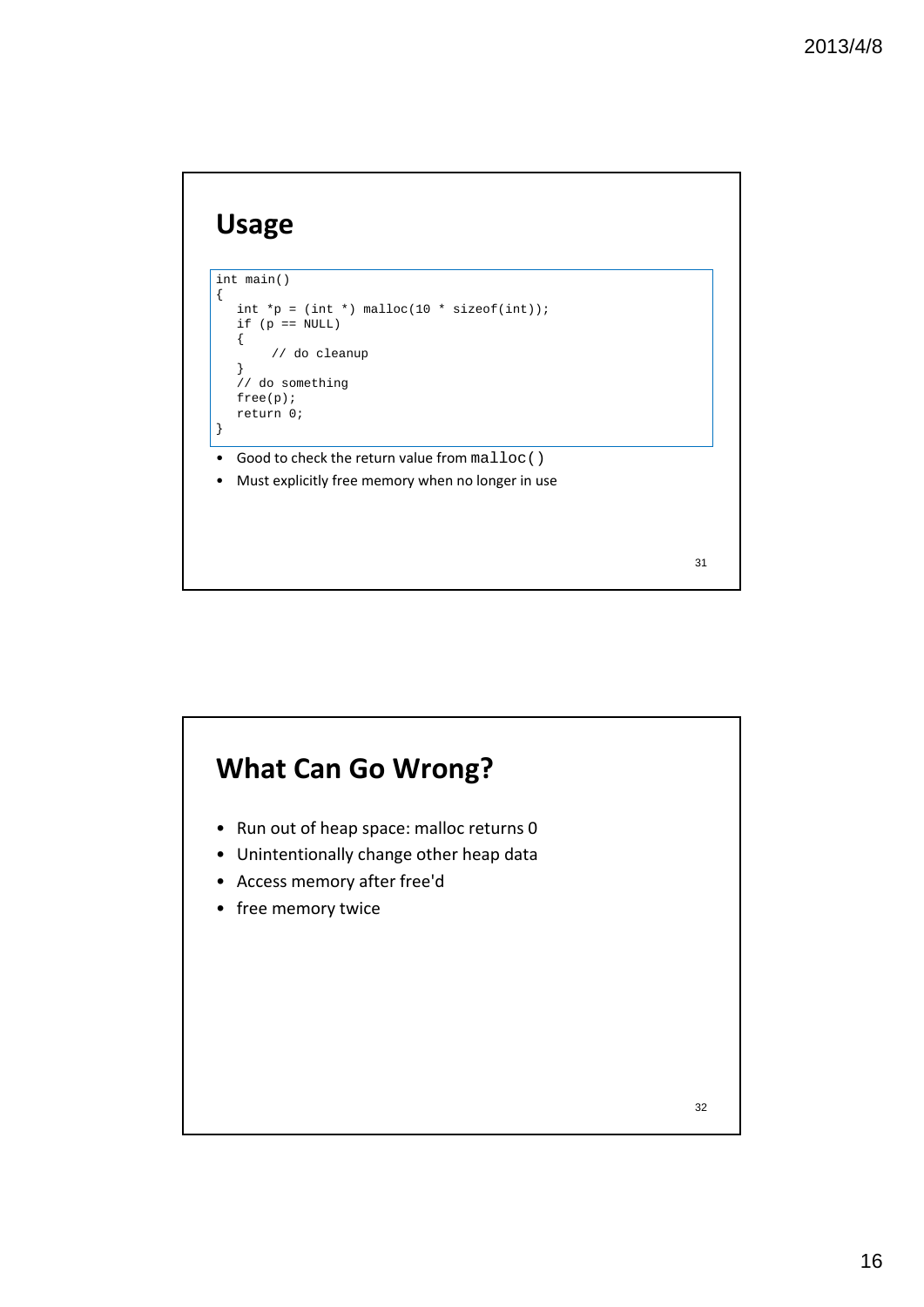# **Usage**

```
#include <stdio.h>
#include <stdlib.h>
int main()
\mathcal{L}int *_{p} = (int * ) malloc(10 * sizeof(int));
  if (p == NULL){
        // do cleanup
   }
   // do something
  if (p \mid = NULL){
       free(p);
       p = NULL;}
  return 0;
}
```
# **Multidimensional Array** 34 • On the stack: int a[10][20]; • Initialization: int a[][] =  $\{\{1, 2, 3\}, \{4, 5, 6\}\}\$ • Accessing the array: a[1][0] • On the heap int \*\*a =  $(int$  \*\*) malloc $(10$  \* sizeof $(int$  \*)); for (int i = 0; i < 10;  $++i$ ) {  $a[i] = (int *)$  malloc(20 \* sizeof(int)); } • Don't forget to free them!